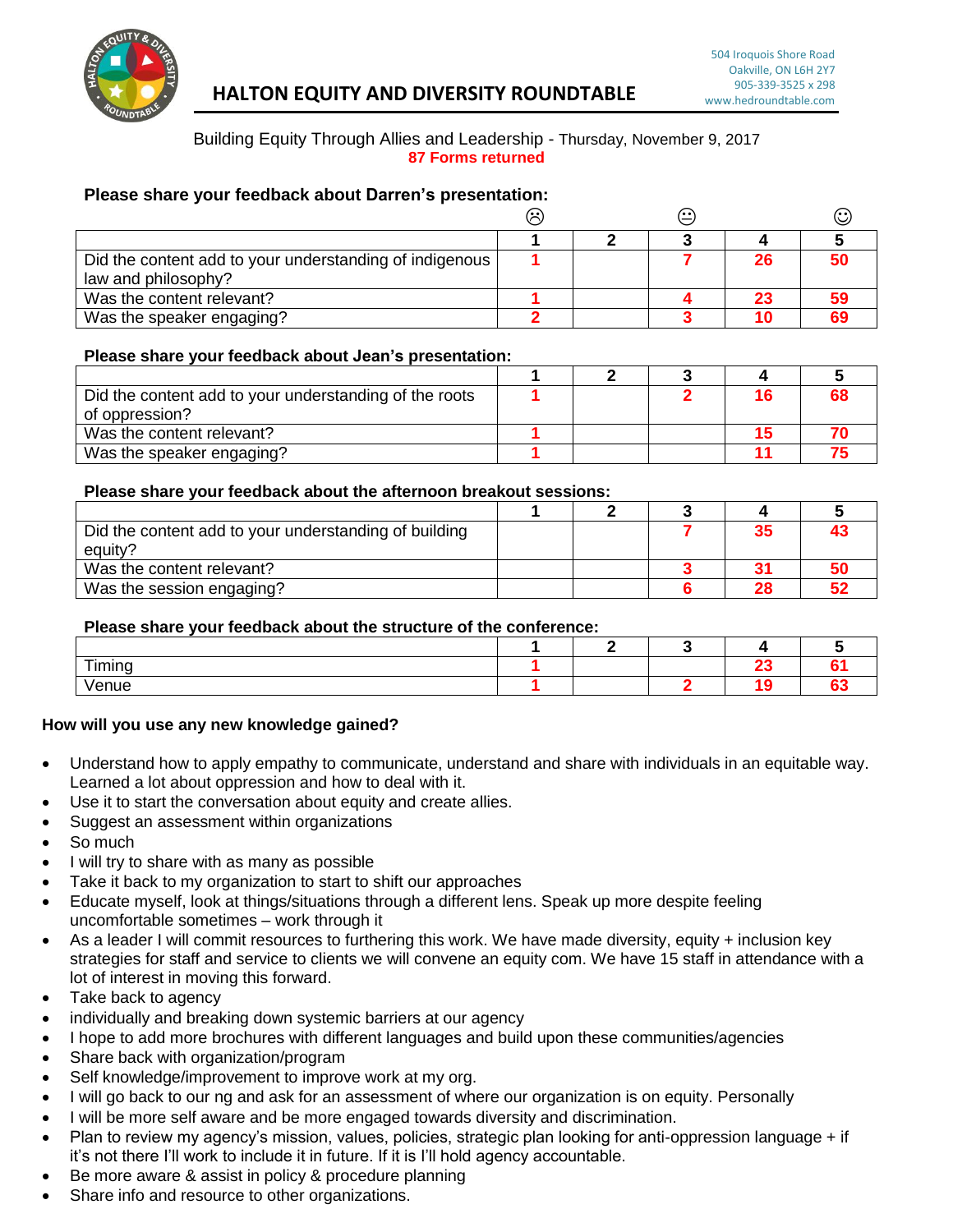- Be more conscious about how I use my personal privilege & be more aware of how I implement an antioppressive approach in my work
- I plan to present to my colleagues on today's content & message. I plan to ask HEDR for an organizational assessment tool & speak with my supervisor about using it.
- Follow up with my other colleagues who attended to engage management.
- Put into practice, share with colleagues
- Great work. Thank you
- Seek out assessment tool on HEDR
- I will take back what I've learned to my organization.
- Share
- Will share it in my workplace. Will try to be an effective ally.
- I would relate the knowledge learned back to management for possible changes
- Encourage my agency to implement change
- Individual reflection/action
- To understand equity more speak out
- To complete an assessment at our agency to move forward.
- Given me an opportunity to network at my role in this area of change
- Within agency
- Always be conscious of my privilege & how I affect others
- It is difficult to use the information as in a small agency there are not resources for these strategies
- Be a critical thinker. (make more time)
- I will be more aware I will take this to my organization.
- Future presentations towards societal inclusivity.
- Share my new knowledge with my co-workers, family & friends.
- $\bullet$  I will take it back to share with the teams  $+$  plan ways to implement  $+$  practice anti-oppression.
- Community outreach
- Incorporate into policy
- Will try to implement it in my work in a way that benefit diverse populations
- Set norms for equity in our organizations create a equity assessment for our organizations
- At the Halton Catholic District School Board we have a Professional Development day for teachers focused on Equity and we will be incorporating some of this learning on this day
- To fight isms, phobias, discrimination, inequities & exclusions
- Self analyze my own unconscious bias & stereotypes
- Conversationally within and beyond workplace report back to colleagues at team mtg & with mini-workshop
- Yes, excited to take back some of these skills and bring training to the staff.
- Share knowledge with others in my organization. Strive to become an effective ally.
- To enhance not my practice but my daily life utilizing the difference between equality and equity to tailor my service to individuals as opposed to an across the board approach.
- Look at how to address issues of equity at my job.
- $\bullet$  I will take it back to my team  $+$  community.
- To build equity capacity in my everyday work.
- In my personal & professional world!
- I will use this new knowledge in the work I do with my clients as a therapist and to engage in important and uncomfortable conversations about oppression in difference areas of my life.
- To do my own individual assessment & assess my agency to determine steps to be a better ally
- I will be speaking to other folks from my agency that did not get the chance to come to the conference so I can share my new learnings.
- Personal reflection on my own attitudes and work as an ally. Reflection on equity practices of my workplace.
- I need to reflect on it.
- I will use the knowledge from today to re-claim my power as an individual to influence the culture of the organization for which I work.

# **What topics would you be interested to learn more about?**

- Different fun activity to create engaging conversation
- Feel this should be in all school curriculum, so impactful
- very much interested in learning more about both topics that the speakers shared with us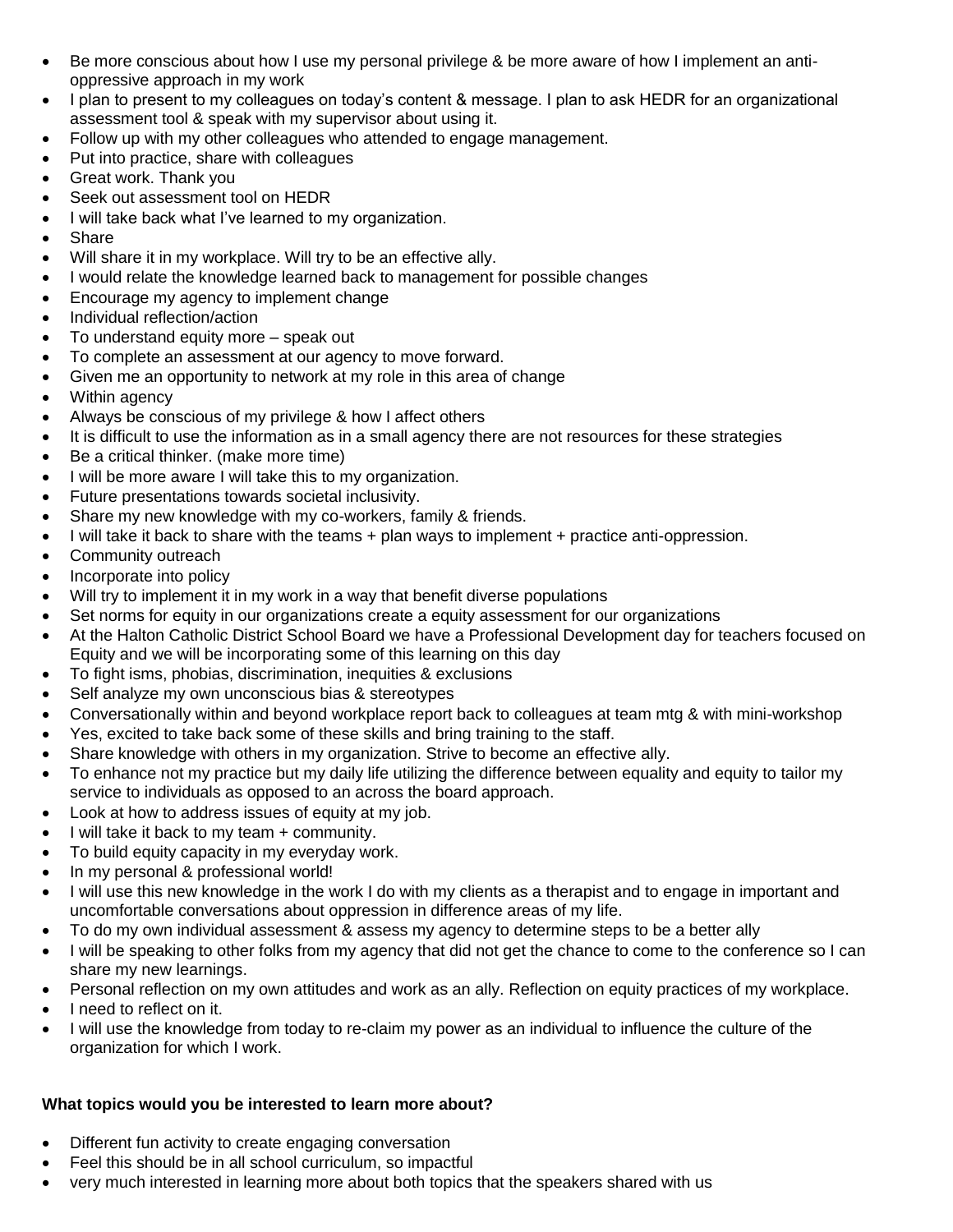- How to advocate government more regarding people's rights
- Strategies in addressing barriers
- How to make my agency welcoming to indigenous people
- Racism issues in Canada/Halton + Indigenous peoples in Halton
- 1 Social justice 2 Social Identity
- Muslim Hindu faiths
- Anti-black racism
- Everything indigenous history, treaties, truth & reconciliation in practice in real like, roots of oppression and how to be an ally
- Low income & poverty in Halton
- Ways to address institutions/systemic barriers & how to address personal bias/internalized oppression
- More of this.
- More around breaking down oppression
- How to go deeper at my agency level what would be some terms of reference for an EDI steering committee.
- Scripts for hard discussions.
- Best practices between equity & equality! Quantifiable metrics of equity/diversity
- Indigenous cultural traditions, etc, BLM movement
- Intersectionality, appropriation
- Indigenous history & philosophy
- Intersectionality, colonialism
- How to practically implement what we discussed today practical steps to bring change
- Being an effective ally, specific training on HEDR's Organizational assessment
- Indigenous law & philosophy continued
- Creating systemic change
- More work on educating a system and breaking down the barriers in a system/institution
- About phobias & isms adversity from the groups affected by them
- Truth and Reconciliation Commission
- Native/indigenous/aboriginal/original people's stories.
- A safe space conversation from the view point of those who disagree with Equity movements. Would help understanding of those who are viewing think differently
- $\bullet$  Indigenous history traditional stories
- Steps to take action. How to dismantle beyond discussion?
- Equity as a whole -> deeper level
- Equity assessment tool
- I would like to learn more about what I can do in my agency to make it more equitable. I also wanna learn how to be an indigenous ally.
- What would equitable social structures look like?
- To talk about indigenous law and philosophy on a deeper level and the deeper difference between equity & equality
- The concept of therapy as a tool of dominance and oppression.
- How to create anti-oppressive practices and challenge long held attitudes (oppressive attitudes) ingrained within agencies.

#### **Additional comments for speakers and/or the conference planning committee:**

- Excellent/valuable information conveyed through a detailed dialogue. Enjoyed conclusion. Very valuable closing remarks.
- Very well organized and planned keep up the good job.
- Well done
- Too cold in the room
- Great job very informative
- Thank you so much for today I have been enlightened and see/know a little bit more of the ice berg while acknowledging there is so much more to know
- Excellent conference. Good mix of presentations and engagement. 9-3 is a good timeframe.
- Great speakers! Well organized.
- Great presentation  $\odot$
- Well done!!
- More discussion around how we can implement equity and AOP into our organizations. Great presentation!